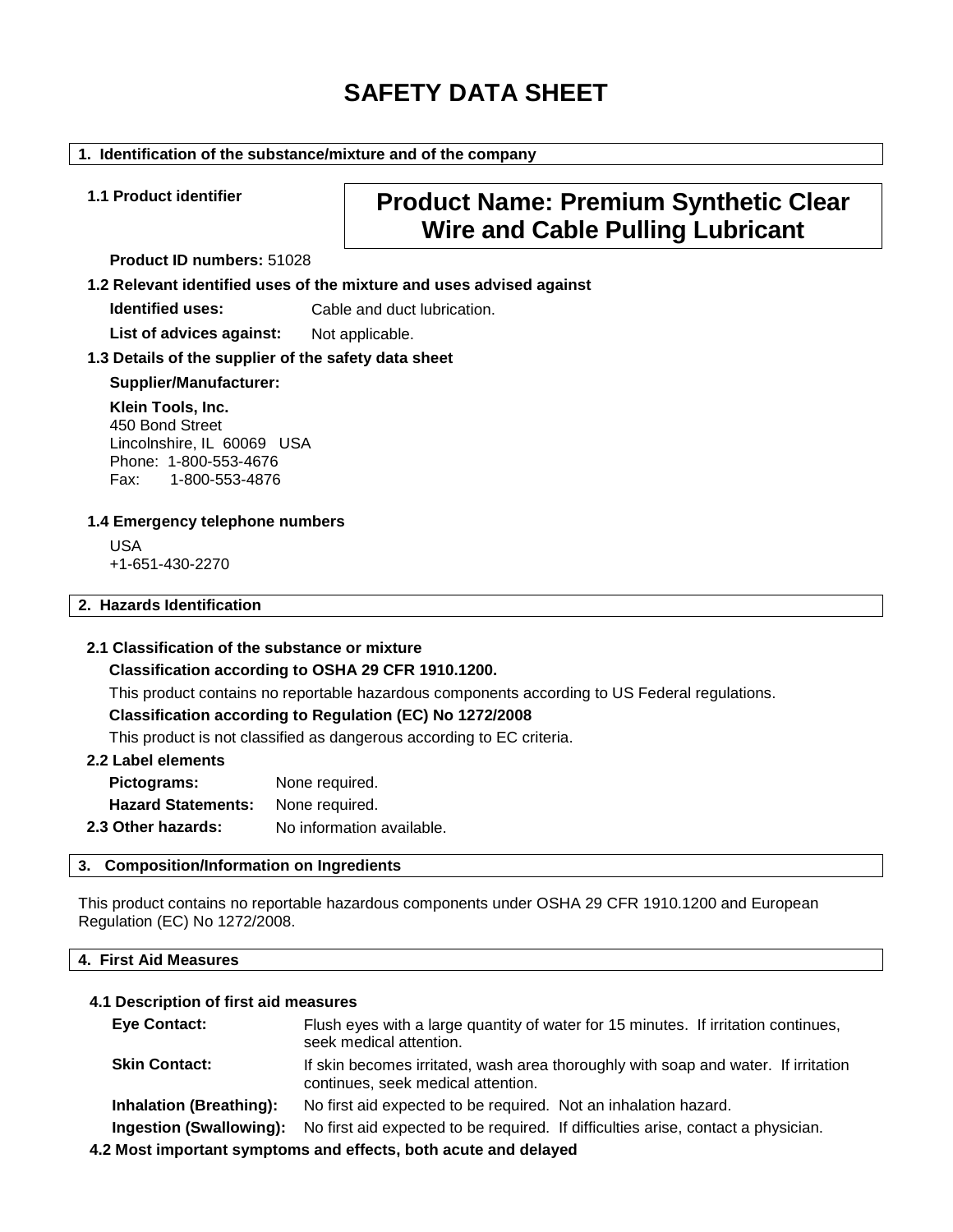Aside from information above, no additional symptoms and effects are anticipated.

#### **4.3 Indication of immediate medical attention and special treatment needed.**

No information available.

#### **5. Firefighting Measures**

#### **5.1 Extinguishing media:**

Does not apply.

**5.2 Special hazards arising from the substance or mixture Hazardous decomposition and by-products:**

High temperature steam, potentially carbon monoxide and carbon dioxide.

#### **5.3 Advice for firefighters**

Sealed container can build up pressure when exposed to high heat. Cool containers with water.

#### **6. Accidental Release Measures**

#### **6.1 Personal precautions, protective equipment and emergency procedures:**

Lubricant is extremely slippery. It should be washed, swept, or squeegeed from floor using wet mops.

#### **6.2 Environmental precautions:**

Outside, spills should be covered with sand, dirt, gravel or calcium chloride.

#### **6.3 Methods materials for containment and cleaning up:**

Oxidizing agents, such as household bleach, can be used to eliminate the slippery character.

#### **6.4 Reference to other sections:**

Refer to Sections 4, 5, 8, and 13 for more information.

#### **7. Handling and Storage**

#### **7.1 Precautions for safe handling**

Avoid spills and clean them up immediately when they occur. Product is very slippery. For industrial or professional use only.

#### **7.2 Conditions for safe storage, including incompatibilities**

Keep product containers closed when not in use.

#### **7.3 Specific end uses**

See technical data sheet on this product for further information.

### **8. Exposure Controls / Personal Protection**

#### **8.1 Control parameters**

**Exposure limits and recommendations:** None

### **8.2 Exposure controls**

#### **Respiratory protection:**

Normal ventilation is adequate.

#### **Protective gloves:**

For repeated or prolonged skin contact, the use of impermeable gloves is recommended to prevent drying and possible irritation.

#### **Eye protection:**

Safety glasses recommended.

#### **9. Physical and Chemical**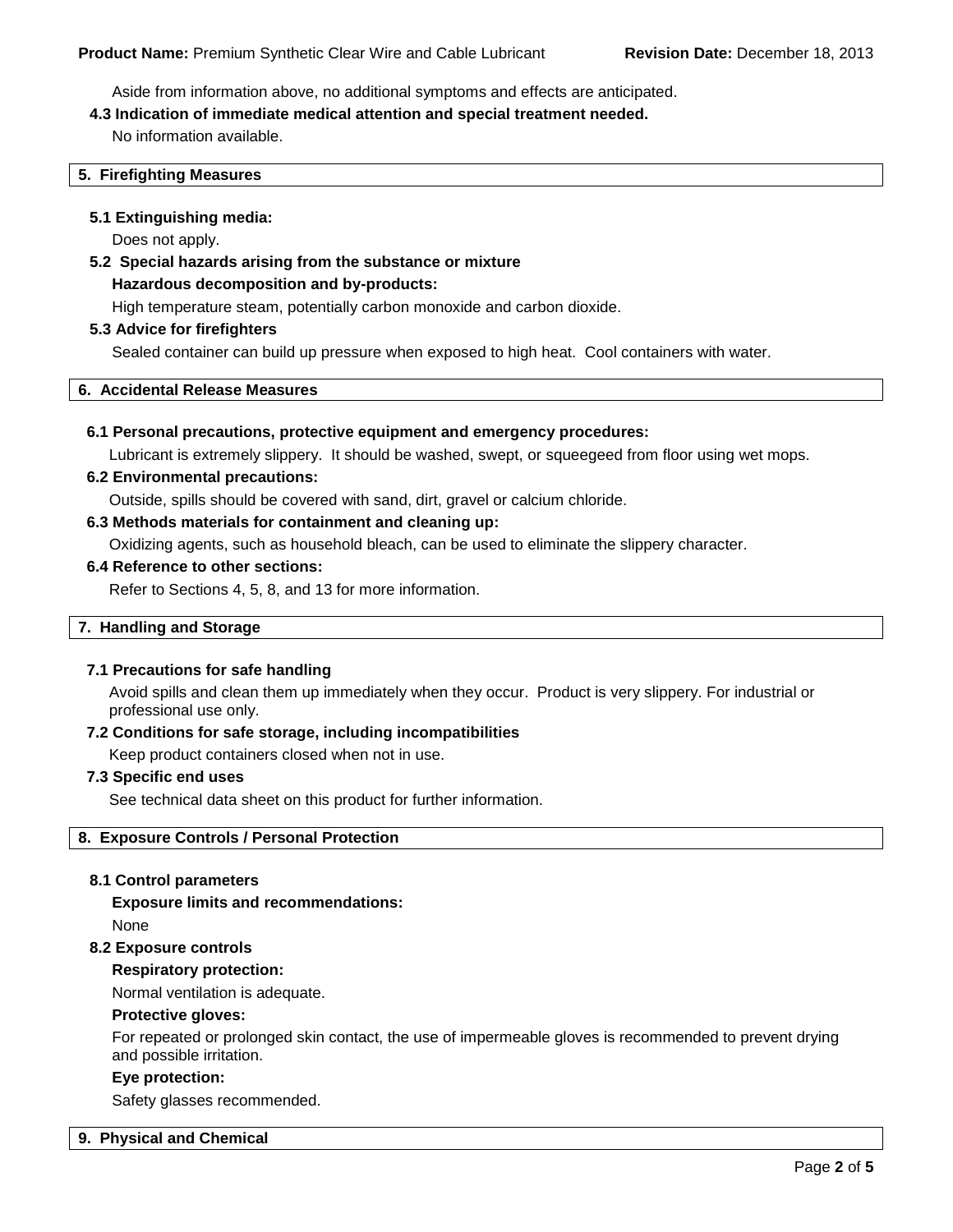#### **9.1 Information of basic physical and chemical properties**

| Appearance:                                               | Transparent, clear gel.          |
|-----------------------------------------------------------|----------------------------------|
| Odor threshold:                                           | Not Available                    |
| pH:                                                       | $6.5 \text{ to } 8.0$            |
| <b>Freezing point:</b>                                    | $\sim$ 32°F (0°C)                |
| <b>Boiling point:</b>                                     | $\sim$ 212°F (100°C)             |
| <b>Flash point:</b>                                       | <b>None</b>                      |
| <b>Evaporation rate:</b>                                  | Not available                    |
| Flammability (solid, gas):<br>Upper/lower flammability or | Product is not flammable         |
| explosive limits:                                         | Does not apply                   |
| Vapor pressure:                                           | 18mm Hg @ 72°F (22°C)            |
| Vapor density (Air = 1):                                  | $0.9 - 1.1$                      |
| Specific gravity ( $H_2O = 1$ ):                          | 0.98                             |
| <b>Solubility in water:</b>                               | Complete                         |
| <b>Partition coefficient: n-</b><br>octanol/water:        | Not available                    |
| <b>Auto-ignition temperature:</b>                         | Does not apply                   |
| <b>Decomposition temperature:</b>                         | Not available                    |
| <b>Viscosity:</b>                                         | $40,000 - 60,000$ cps. @ 10 rpm. |
| <b>9.2 Other Information</b>                              |                                  |
| Volatiles (Weight %):                                     | 95%                              |
| <b>VOC Content:</b>                                       | $20$ g/l                         |

## **10. Stability and Reactivity**

#### **10.1 Reactivity:**

No dangerous reaction known under conditions of normal use.

#### **10.2 Chemical stability:**

**Stable** 

#### **10.3 Possibility of hazardous reactions:**

None known.

### **10.4 Conditions to avoid:**

None known.

#### **10.5 Incompatible materials :**

Avoid materials that react with water.

#### **10.6 Hazardous decomposition products:**

Carbon dioxide, carbon monoxide.

#### **11. Toxicological Information**

#### **11.1 Information on toxicological effects:**

# **Acute toxicity**

#### **Eye contact:**

Direct eye contact may cause eye irritation. This irritation is minimal and expected to be transient.

#### **Skin contact:**

This product has low skin irritation potential. There is no dermal toxicity hazard.

**Irritation and Sensitization Potential:**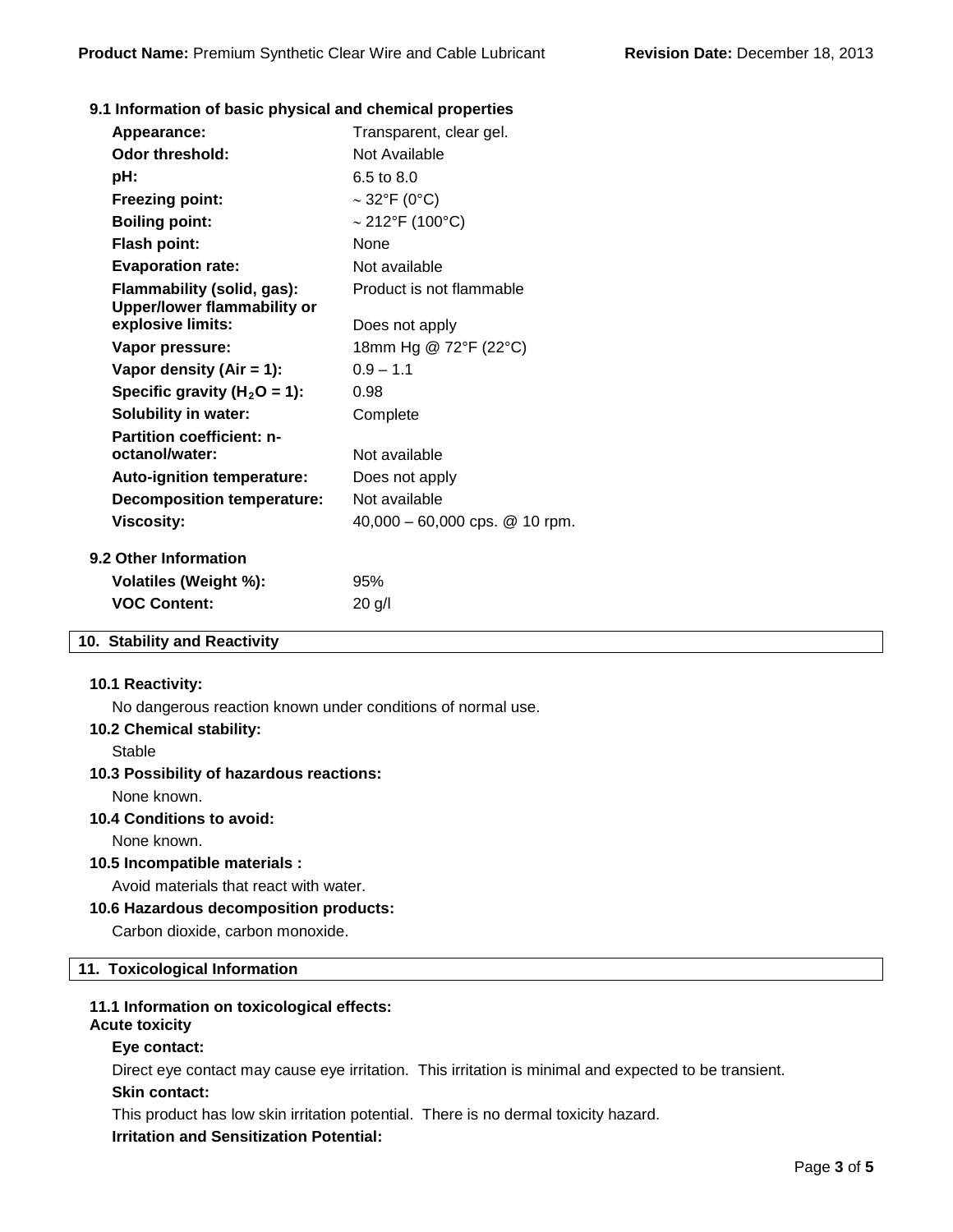|                                                                                       | This product has low skin irritation potential. It is not a sensitizer.             |
|---------------------------------------------------------------------------------------|-------------------------------------------------------------------------------------|
| <b>Inhalation (Breathing):</b>                                                        |                                                                                     |
| No inhalation hazard expected with water vapor.                                       |                                                                                     |
| Ingestion:                                                                            |                                                                                     |
| Very low ingestion hazard.                                                            | Based on ingredients, $LD_{50}$ (rat) is estimated to be well over 50 g/kg.         |
| <b>Aspiration hazard</b>                                                              |                                                                                     |
| Not an aspiration hazard.                                                             |                                                                                     |
| <b>Chronic Exposure:</b>                                                              |                                                                                     |
| <b>Reproductive Toxicity:</b>                                                         | Not Available                                                                       |
| <b>Mutagenicity:</b>                                                                  | Not Available                                                                       |
| Teratogenicity:                                                                       | Not Available                                                                       |
| <b>Toxicologically Synergistic</b><br><b>Products:</b><br><b>Carcinogenic Status:</b> | Not Available<br>This substance has not been identified as a carcinogen or probable |
|                                                                                       | carcinogen by NTP, IARC, or OSHA, nor have any of its components.                   |

#### **12. Ecological Information**

| 12.1 Ecotoxicity:                           | No information available.                                                      |
|---------------------------------------------|--------------------------------------------------------------------------------|
| 12.2 Persistence and degradability:         | No information available.                                                      |
| 12.3 Bioaccumulation potential:             | No information available                                                       |
| 12.4 Mobility in soil:                      | No information available.                                                      |
| 12.5 Results of PBT and vPvB<br>Assessment: | This product is not, nor does it contain a substance that is a PBT or<br>vPvB. |
| 12.6 Other adverse effects:                 | None known.                                                                    |

## **13. Disposal Considerations**

Dispose of product in accordance with National and Local Regulations.

# **14. Transport Information**

| <b>UN Number:</b>               | Not Listed     |
|---------------------------------|----------------|
| <b>UN Proper shipping name:</b> | Not Applicable |
| Transport hazard class(es):     | Not Applicable |
| Packing group:                  | Not Applicable |
| <b>Environmental hazards:</b>   | None known     |
| <b>Special precautions:</b>     | None known     |
| TDG:                            | Not Regulated  |
| <b>ICAO/IATA-DGR:</b>           | Not Regulated  |
| IMDG:                           | Not Regulated  |
| <b>ADR/RID:</b>                 | Not Regulated  |

#### **15. Regulatory Information**

#### **USA Federal and State**

All components are listed on the TSCA inventory.

| <b>Hazard Categories for SARA</b> | Acute | Chronic | <b>Fire</b> | <b>Pressure</b> | Reactive |
|-----------------------------------|-------|---------|-------------|-----------------|----------|
| Section 311/312 Reporting         | No    | No      | Νo          | No.             | No       |